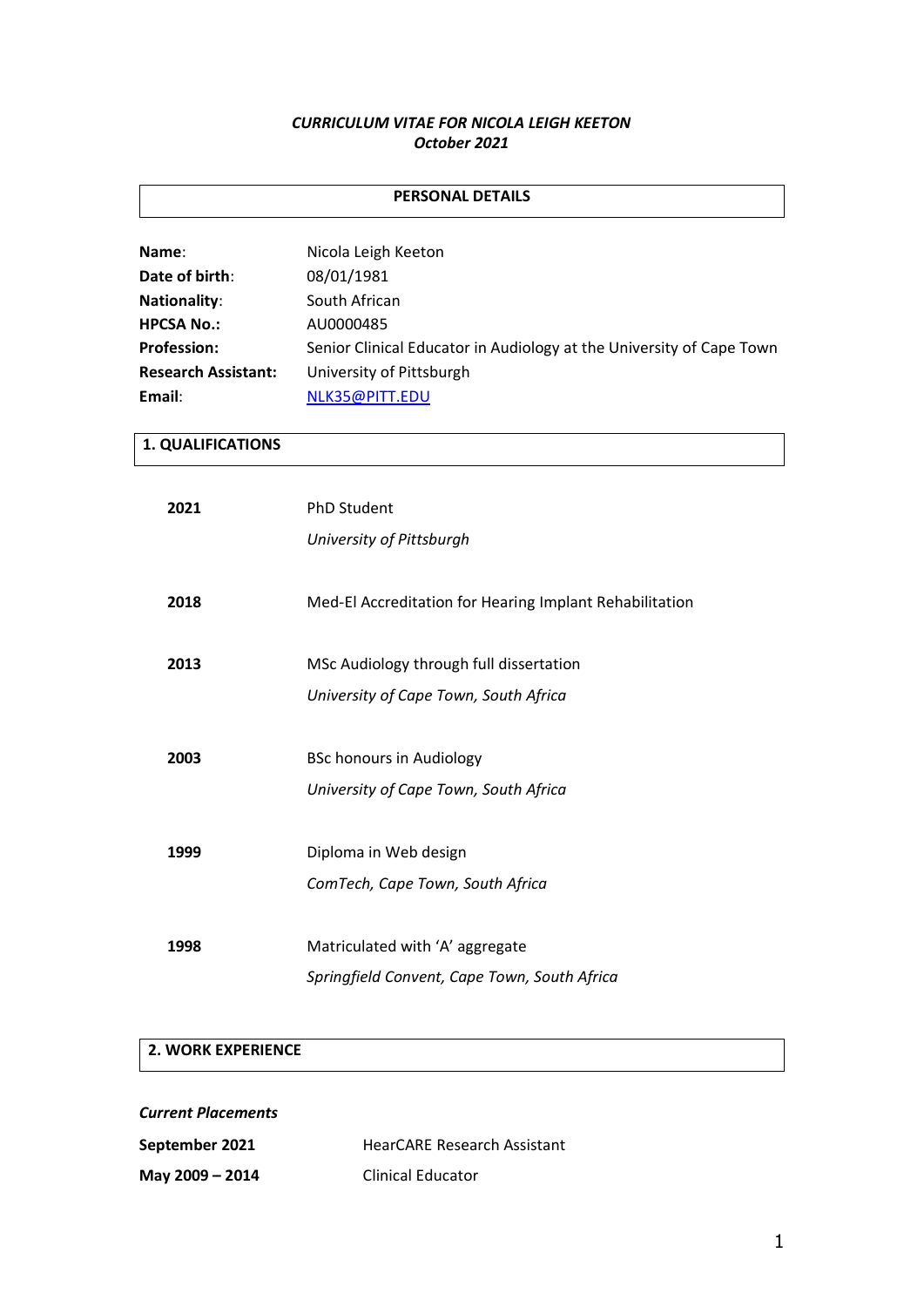| March 2014- present        | Senior Clinical Educator in Audiology                                  |
|----------------------------|------------------------------------------------------------------------|
|                            | <b>Head of Clinical Training Platform</b>                              |
|                            | <b>Clinical Course Convener</b>                                        |
|                            | Department of Communication Sciences and Disorders                     |
|                            | University of Cape Town                                                |
|                            |                                                                        |
| $2016$ – present           | Adolescent and Paediatric Rehab Specialist                             |
|                            | Dominican Grimley School for the Deaf                                  |
| $2017 - present$           | Private Practice Clinical Audiologist (Self-Employed)                  |
|                            |                                                                        |
| $2019$ – present           | <b>Contract Clinical Audiologist</b>                                   |
|                            | Cape Town & District Association for the Hearing Impaired              |
| $2019$ – present           | <b>Adult Rehabilitation Specialist</b>                                 |
|                            | Groote Schuur Hospital Cochlear Implant Team                           |
|                            |                                                                        |
| <b>Previous Placements</b> |                                                                        |
| Dec 2008 - March 2009      | Audiologist                                                            |
|                            |                                                                        |
|                            | Slabber and Steer Private Practice                                     |
|                            |                                                                        |
| March 2007 – Sept 2008     | Audiologist & Customer Liaison                                         |
|                            | Widex, South Africa                                                    |
| 24 March - 15 Dec 2006     | Locum Paediatric Audiologist                                           |
|                            | Newcomen Centre - Guy's Hospital, London                               |
| 27 July - 3 Dec 2005       | Locum Audiologist                                                      |
|                            | West Middlesex University Hospital, London                             |
|                            |                                                                        |
| 11 April -22 July 2005     | Locum Paediatric Audiologist<br>Barnet and Chase Farm Hospital, London |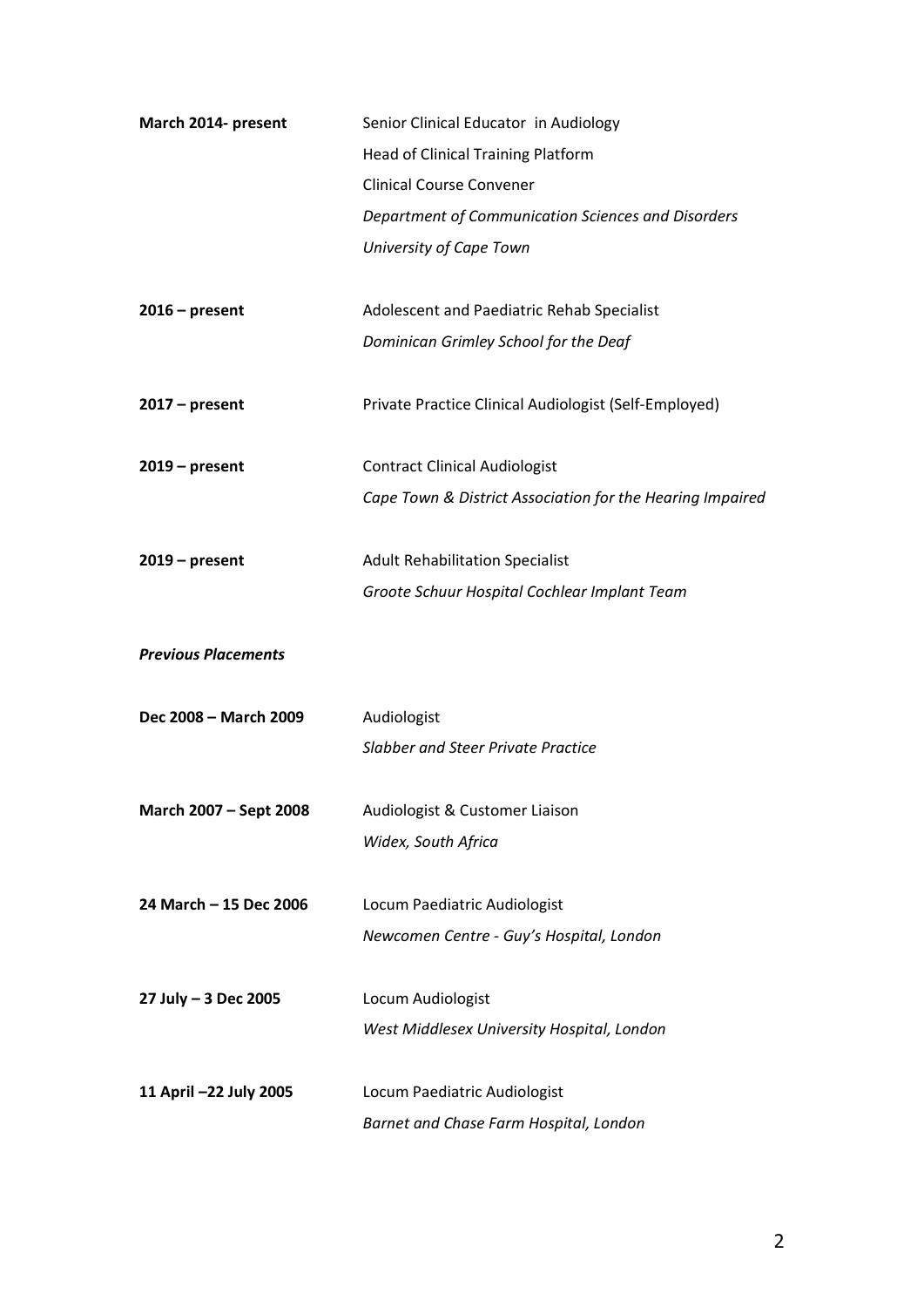# **3. TEACHING**

## **3.1 Summary of Teaching**

### **Undergraduate Teaching**

### *Clinical teaching placements*

- $\triangleright$  Second to Final Year Audiology clinics:
	- Adult Aural Rehab
	- Adult Amplification Management
	- Paediatric Aural Rehabilitation
	- Paediatric Amplification
	- Adult Diagnostics
	- Project Management
- ▶ Disability and Primary Health Care:
	- Facilitating a multi-disciplinary community based rehabilitation project
	- Facilitating case based discussions

#### *Lecturing placements*

- $\triangleright$  Tinnitus, Hyperacusis and counselling
- $\triangleright$  Early Childhood Intervention for Hearing impairment
- $\triangleright$  Public Health and Community Based Rehabilitation
- Fourth Year CSD Seminars
	- Facilitating critical analysis and literature review of a multi-disciplinary project
	- Marking and providing in-depth feedback on a written project and presentations

# *Tutorials*

I have been responsible for setting up tutorials and specialized academic support programmes and have experience in setting up video-conferencing tutorials.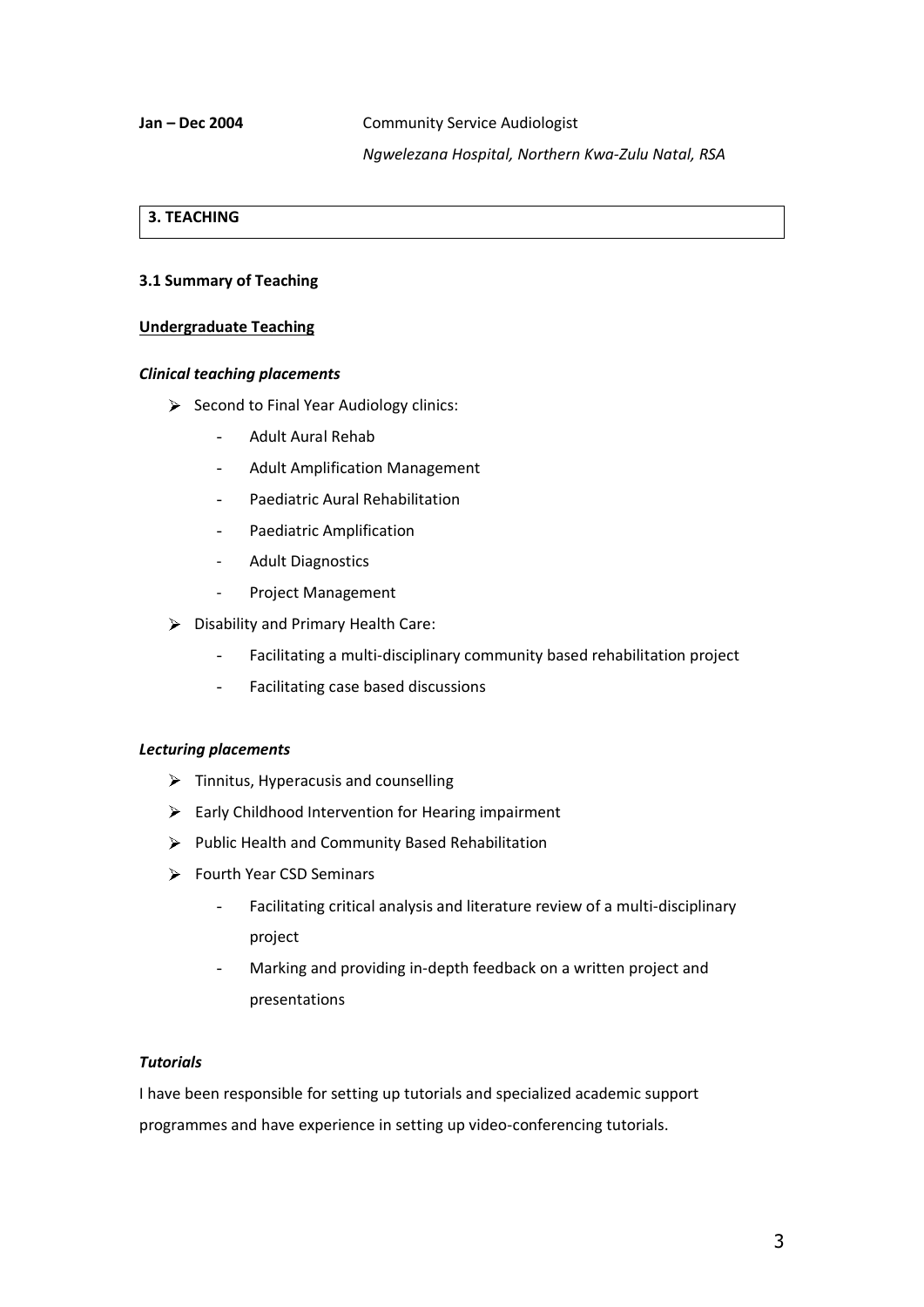#### **3.2 Undergraduate Supervision**

**2019** Co-supervision for an undergraduate honours degree thesis for an audiology group project. Bester, L, Naicker, S., Netshiiungani, N., Pule, K., & Simelane, P.

*"Ethical climate in the South African Clinical Workplace: Audiologists' perceptions and other influencing factors."*

### **3.3 Postgraduate Supervision**

**2014** Co-supervisor for a Disability Studies MSc full dissertation student, Anna Elchas.

*"Experiences of acquiring sudden hearing loss due to MDR TB: Hospital, Home and Community."*

### **3.4 Other**

### *Staff training*

Staff training at various hospitals on topics of: hearing aid verification; clinical teaching; parent training; tinnitus counselling and rehabilitation.

Training ENT registrars at Groote Schuur Hospital on audiological test batteries and interpretation of results.

Facilitating workshops to train external staff in clinical teaching; rehabilitation and about the CSD curriculum and UCT's protocols.

# **4. SCHOLARLY ACTIVITIES**

#### **4.1. Courses and Congresses**

## **4.1.1 Presentations; posters; chairing; panel participant**

*National*

**June 2020** Staff training on the facilitation and assessment of simulated clinical cases.

**January 2019** Presenter CPD Clinical Educator Workshop, Cape Town

"*The Challenging Student"*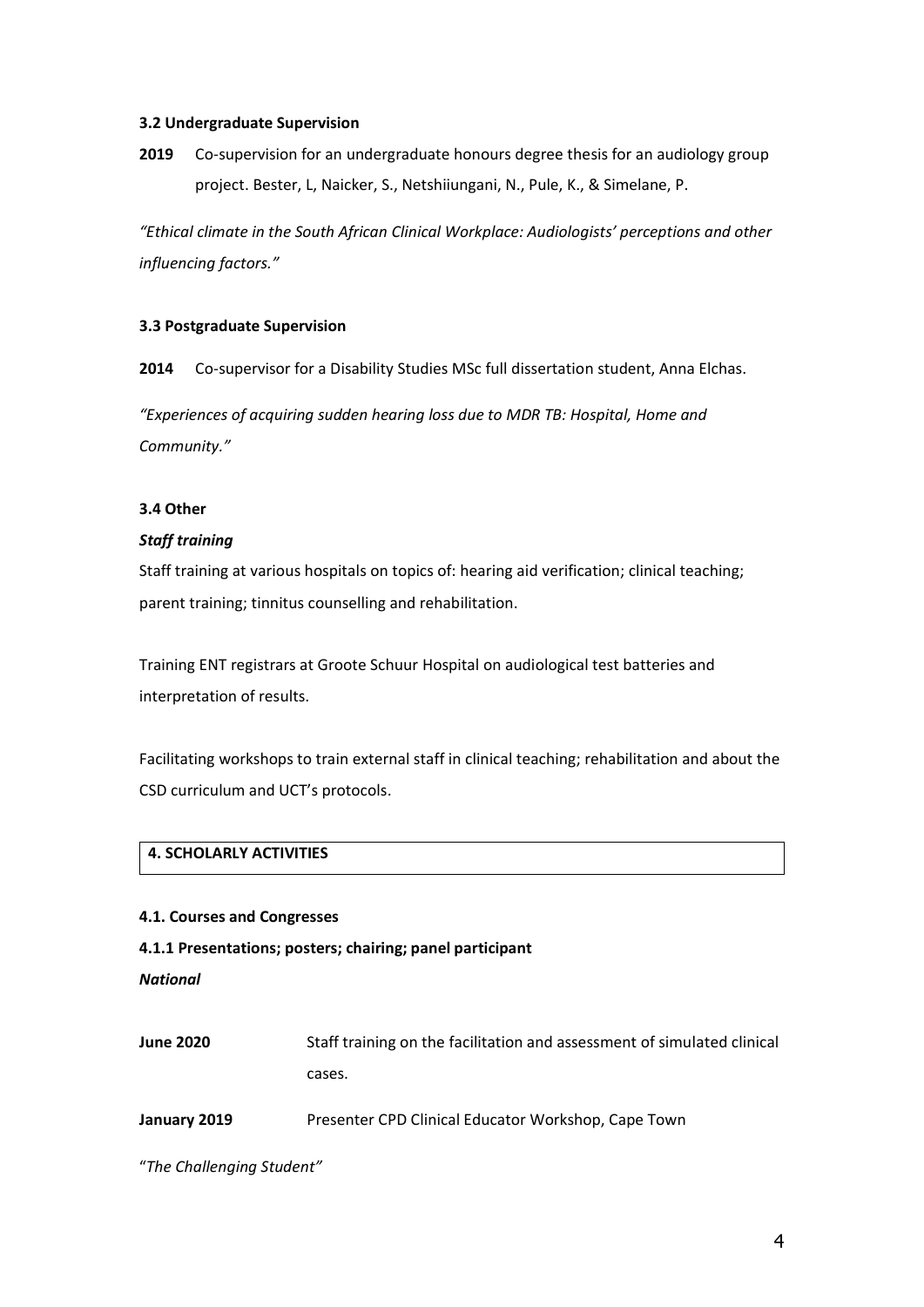**January 2018** Presenter CPD Clinical Educator Workshop, Cape Town *"Clinical Education: Tools and Tricks"*

**January 2017** Presenter CPD Clinical Educator Workshop, Cape Town

*"Evidence-based Clinical Teaching: How to Use Strategic Questioning and Accurate Feedback to Improve Student Clinical Reasoning"*

**August 2017** Presenter for CPD Clinical Educator Workshop, Cape Town

*"Clinical Feedback: An Essential Element of Student Learning in Clinical practice"*

**May 2016** Co-facilitator for colloquium, Cape Town

*"Learning and Assessment practices in the context of language and diversity"*

| January 2016 | Presenter for CPD Clinical Educator Workshop, Cape Town |  |
|--------------|---------------------------------------------------------|--|
|              |                                                         |  |

*"Assessment"*

**January 2015** CPD Clinical Educator Workshop, Cape Town

*"Interprofesssional Practice: A New Way Forward"*

**June 2014** Co-presenter at SAAHE Conference, Cape Town

*"Creating Professional Development through Multi-professional Learning in Allied Health Sciences Undergraduate Education at the University of Cape Town - No Easy Task!"* 

**December 2013** Presentation at UCT Teaching and Learning Conference, Cape Town.

*"Clinical Educator Experiences of Supervising Linguistically Diverse Students"*

**September 2012** Presentation to the Vanderbilt People to People Delegation to South Africa, Cape Town.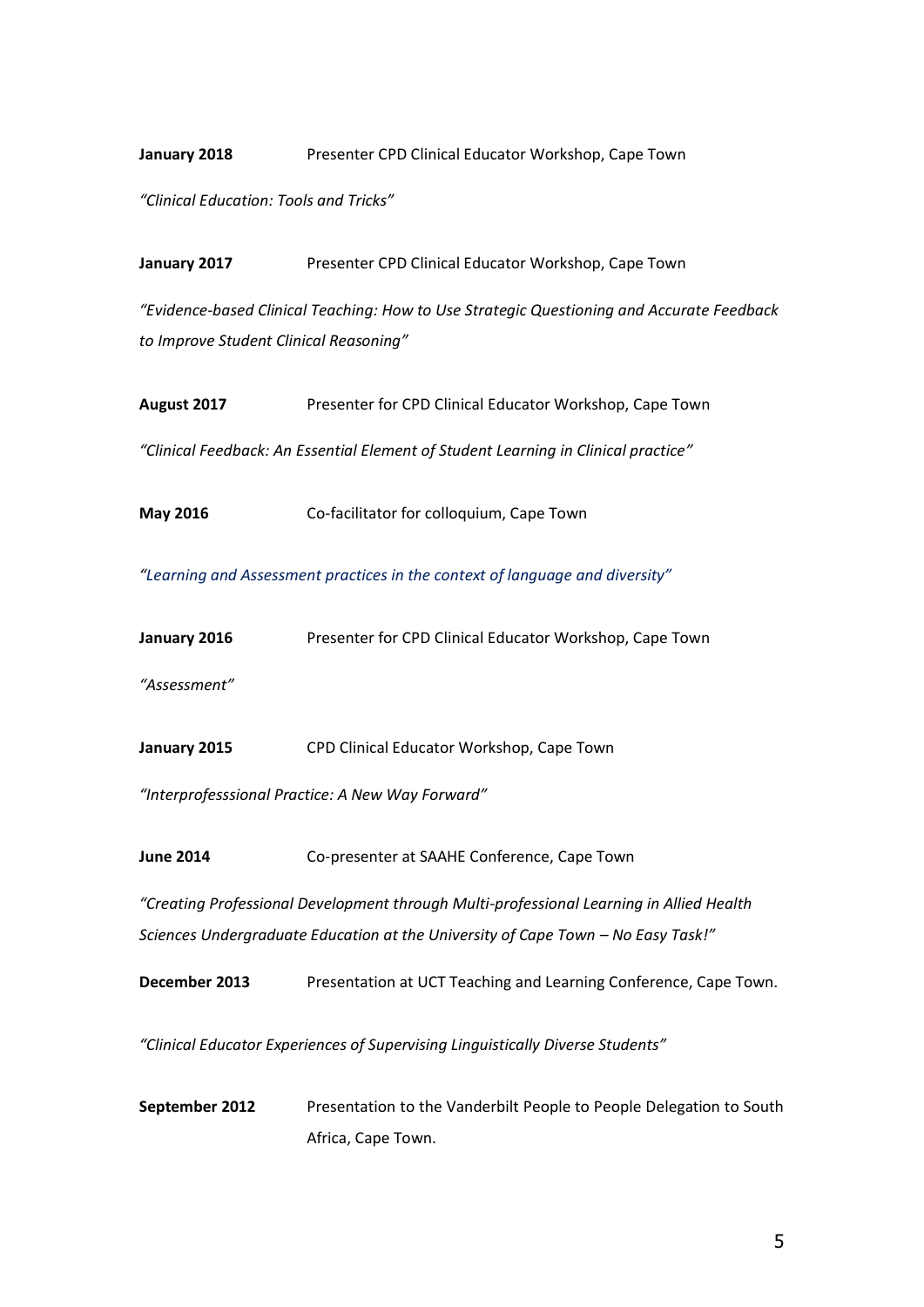"*Clinical educators' expectations and experiences of supervising Audiology students in South Africa: A focus on race and language."*

### *International*

**30 October 2018** Session Chair at the World Congress of Audiology

*"Occupational Hearing Loss"*

**April 2015** Presenter at Council for Academic Programmes for Communication Sciences and Disorders conference, California

*"Creating Professional Development through Interprofessional Learning in Health Sciences Education"*

**June 2013** Poster presentation at the Teaching Clinical Skills and Knowledge Conference, Pittsburgh.

*"Clinical educator experiences when supervising linguistically diverse students."*

Panel discussion participant: *"Assessment of Clinical Competency."*

**December 2012** Poster presentation at the ASHA congress, Atlanta.

"*Clinical educators' experiences and expectations of diverse students."*

**4.1.2. Continuing educational development**

*Courses attended*

**28 – 30 October 2018** World Congress of Audiology

**14 September 2018** Road to Independence Tools

**17 August 2018** Ida Client-Centred Care

**30 – 31 March 2017** Carel Du Toit Ndiyeva Paediatric Audiology and Intervention Conference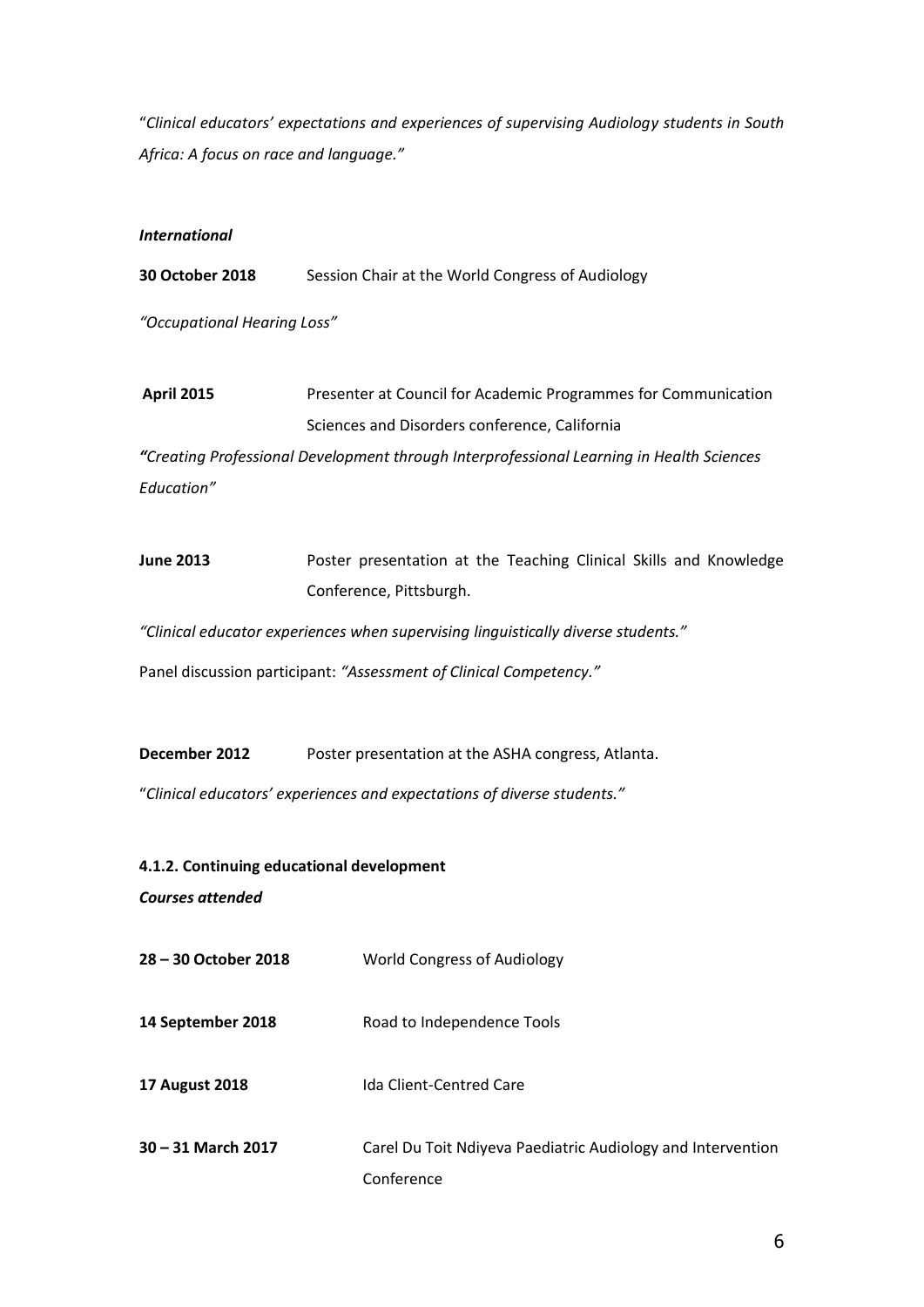| 2 June - August 2014 | Instructional Methods in Health Professions Education    |
|----------------------|----------------------------------------------------------|
|                      | Online Course on Coursera.org                            |
|                      | University of Michigan                                   |
| 7 - 8 April 2014     | Supervision and Writing Publication Workshop             |
|                      | Emerging Researcher Programme, University of Cape Town   |
| 14 March 2014        | First Year Augmented Support: Academic Literacy Tutorial |
|                      | University of Cape Town                                  |
| 3 October 2012       | <b>Constructing a Social Responsiveness Portfolio</b>    |
|                      | Research Office, University of Cape Town                 |
| 27 July 2012         | <b>EBP Immitance Workshop</b>                            |
|                      | CSD, University of Cape Town                             |
| 23 May 2012          | <b>Clinical Education Special Interest Group</b>         |
|                      | CSD, University of Cape Town                             |
| 16 May 2012          | Verification and validation of hearing aid fittings      |
|                      | CSD, University of Cape Town                             |
| April – October 2010 | <b>Clinical Educators Course</b>                         |
|                      | Education Development Unit, Faculty of Health Sciences.  |
| January 2010         | <b>Communication Partnerships</b>                        |
|                      | Ida Institute, Skordsborg Denmark                        |

# *Other*

Facilitator and member of two Teaching Teams that aim to allow staff to discuss the latest information relating to each area to allow for a process of knowledge translation.

# **4.1.2. Organisation of Courses and Workshops**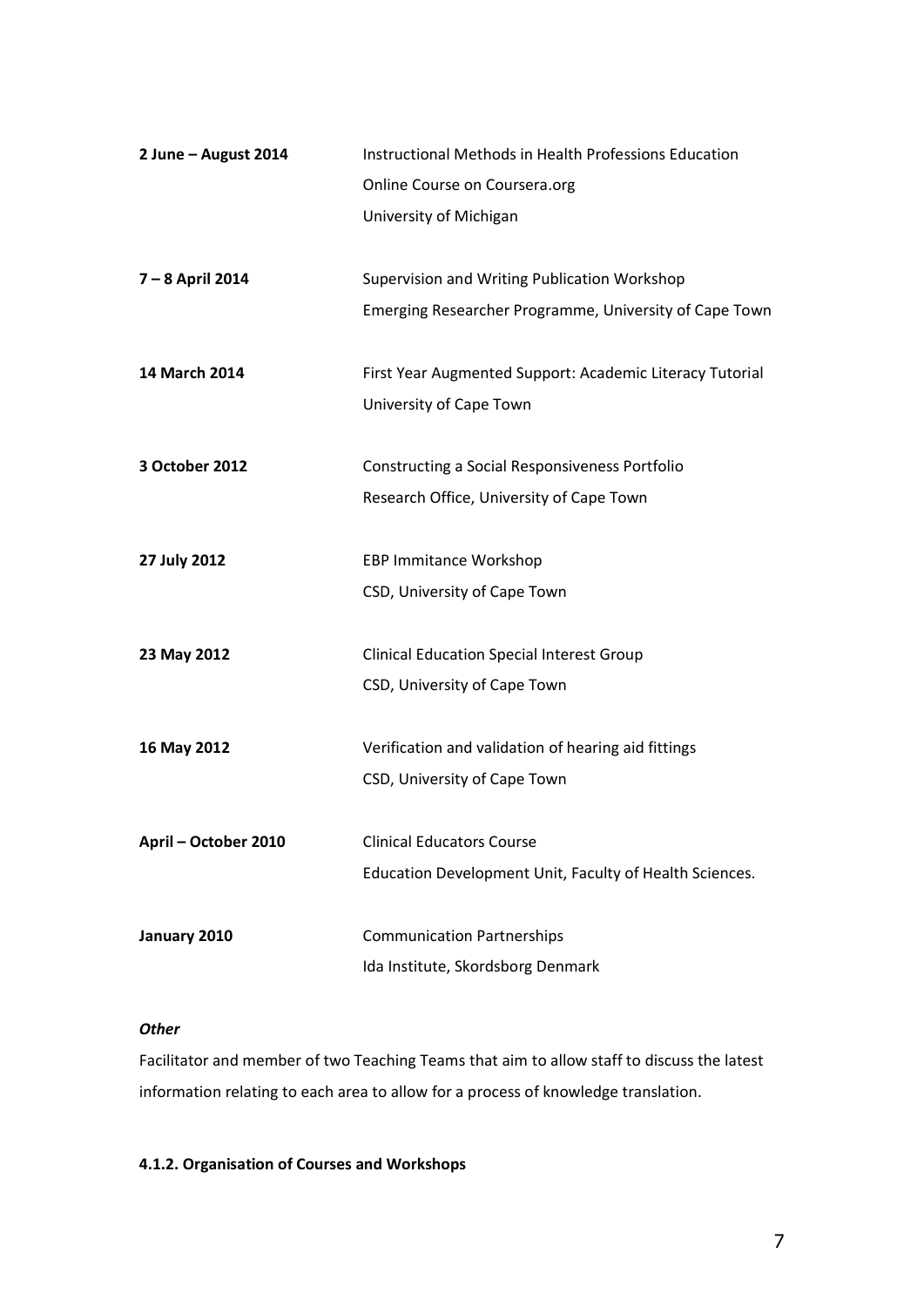**26 March 2019** Organised a Med-El workshop for staff and students at UCT

*"Use of and parent training for Med-El Rehabilitation Lesson Kits"*

**17 July 2014** Organised and co-developed a workshop with invited Visiting Scholar, Assistant Professor Elaine Mormer.

*"An Evidence-based Approach to Clinical Teaching"*

## **4.2 Other Scholarly Activities**

## **4.2.1 Qualification-required Research Projects**

**2010-2013** MSc research project:

"*Clinical educators' expectations and experiences of supervising Audiology students in South Africa: A focus on race and language."*

# **2002** Undergraduate research project:

"*A comparison of the prevalence of recurrent otitis media and related secondary infection between a cohort of institutionalised HIV-infected and non-HIV infected children in the 0-3 and 3-6 year age range*."

## **4.2.2 Research Projects in Progress**

## *Collaborative research projects*

These are all projects that I have been invited to be a member of due to my clinical work in these areas. I have been involved in drafting the proposals thus far and will be an active participant in data collection and analysis before contributing to the final write up.

"Education strategies to enhance clinical reasoning skills in undergraduate students in Health and Rehabilitation Sciences at University of Cape Town."

Amosun, S.; Peters, L.; Talberg, H.; Keeton, N.; Walters, F.

"Student and clinical educator perceptions of essential factors contributing to a successful clinical partnership."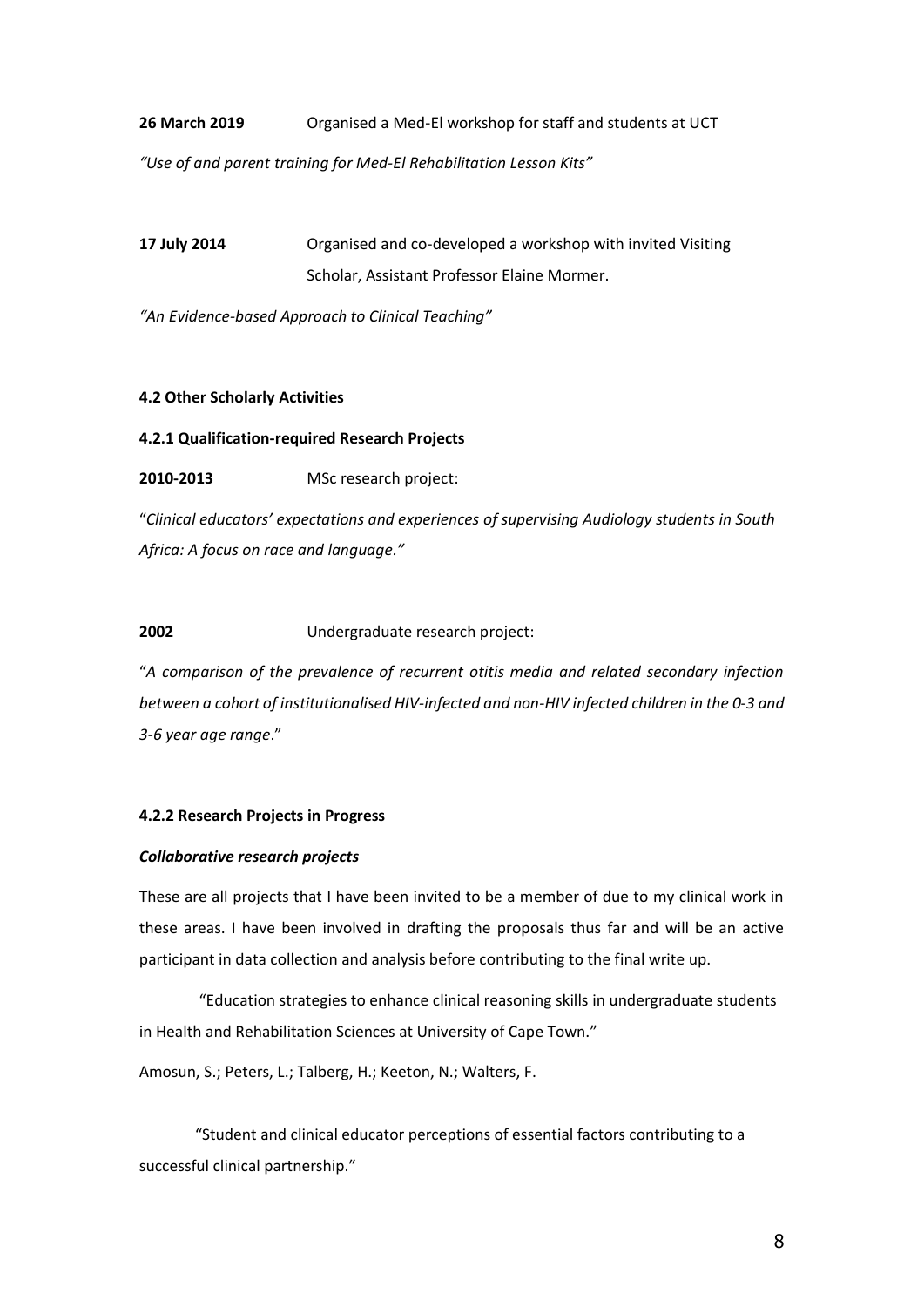Amosun, S.; Peters, L.; Rustin, L.; Talberg, H.; Keeton, N.

## **4.3 Publications**

# **4.3.1 Articles**

Keeton, N., Kathard, K., & Singh, S. (2017). Clinical educators' experiences of facilitating learning when speaking a different language from both the student and client. *BMC Research Notes,* 10:546. doi: 10.1186/s13104-017-2874-4

## *4.3.2* **Books**

Publication of MSc thesis.

Keeton, N. (2014). *Clinical Educators' Experiences of Supervising Audiology Students: A Focus on Race and Language.* Germany: Lambert Academic Publishing.

# **5. LEADERSHIP, MANAGEMENT AND ADMINISTRATION**

## **5.1 Administration**

## *Division*

## **Clinical Team Co-ordinator**

My current position of Clinical Team Co-ordinator requires a high level of organizational and advocacy skills. My role is broken into a number of key areas.

- $\triangleright$  Staff training and support
- $\triangleright$  Team management
- $\triangleright$  Designing clinical placements that meet the requirements of the CSD programme curriculum
- $\triangleright$  Curriculum design and adjustment especially in adjusting the course for incorporating the use of effective simulated clients, case based learning and online teaching and learning activities
- $\triangleright$  Liaison with clinical sites to ensure good site relationships
- $\triangleright$  Programme expansion in order accommodate increased student numbers
- Management and co-ordination of student transport to clinical sites through liaison with representatives from other divisions and course conveners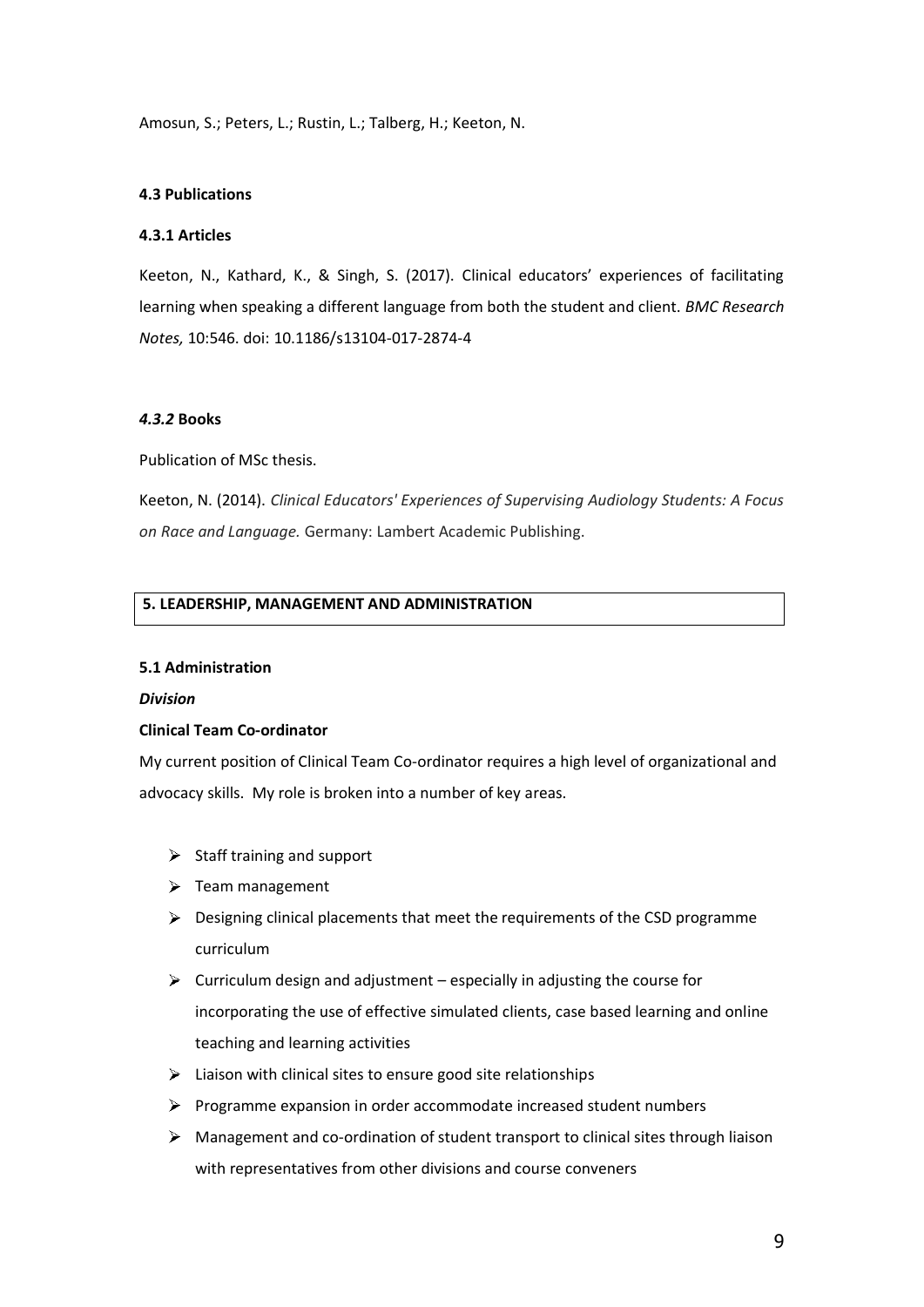- $\triangleright$  Administration
	- Maintaining and creating clinic documents and Vula sites
	- Management of ad hoc clinical educator payments and budget
- $\triangleright$  Assessments development and maintenance of clinical assessments
- $\triangleright$  Peer review for internal and external clinical educators
- $\triangleright$  Clinic audits to ensure clinics are meeting expected level outcomes
- $\triangleright$  Student support
- $\triangleright$  Developing clinical opportunities for inter-professional practice

### *Department of Health and Rehabilitation Sciences*

**January 2014 to present** Co-convenor for Disability and Primary Health Care project

- Liaising and confirming sites
- Student transport
- Assisting with curriculum design and course content
- Co-ordination and training of clinical educators working at these sites
- Facilitating case-based discussions with members of the faculty

| January 2014 to present | Member of the Shared Learning Committee                  |
|-------------------------|----------------------------------------------------------|
| 2012                    | Member of Community task team for site consolidation     |
| <b>Faculty</b>          |                                                          |
| 2013 - 2016             | Elected departmental Clinical Educator representative at |
|                         | Faculty Board.                                           |

# **6. SOCIAL RESPONSIVENESS**

## **6.1 Director of clinical and community services**

My clinical and community service is aimed at providing services to communities who would not have had access to Audiology or would have waited for extended periods before entering available systems.

## **6.2 Participation in clinical and community services**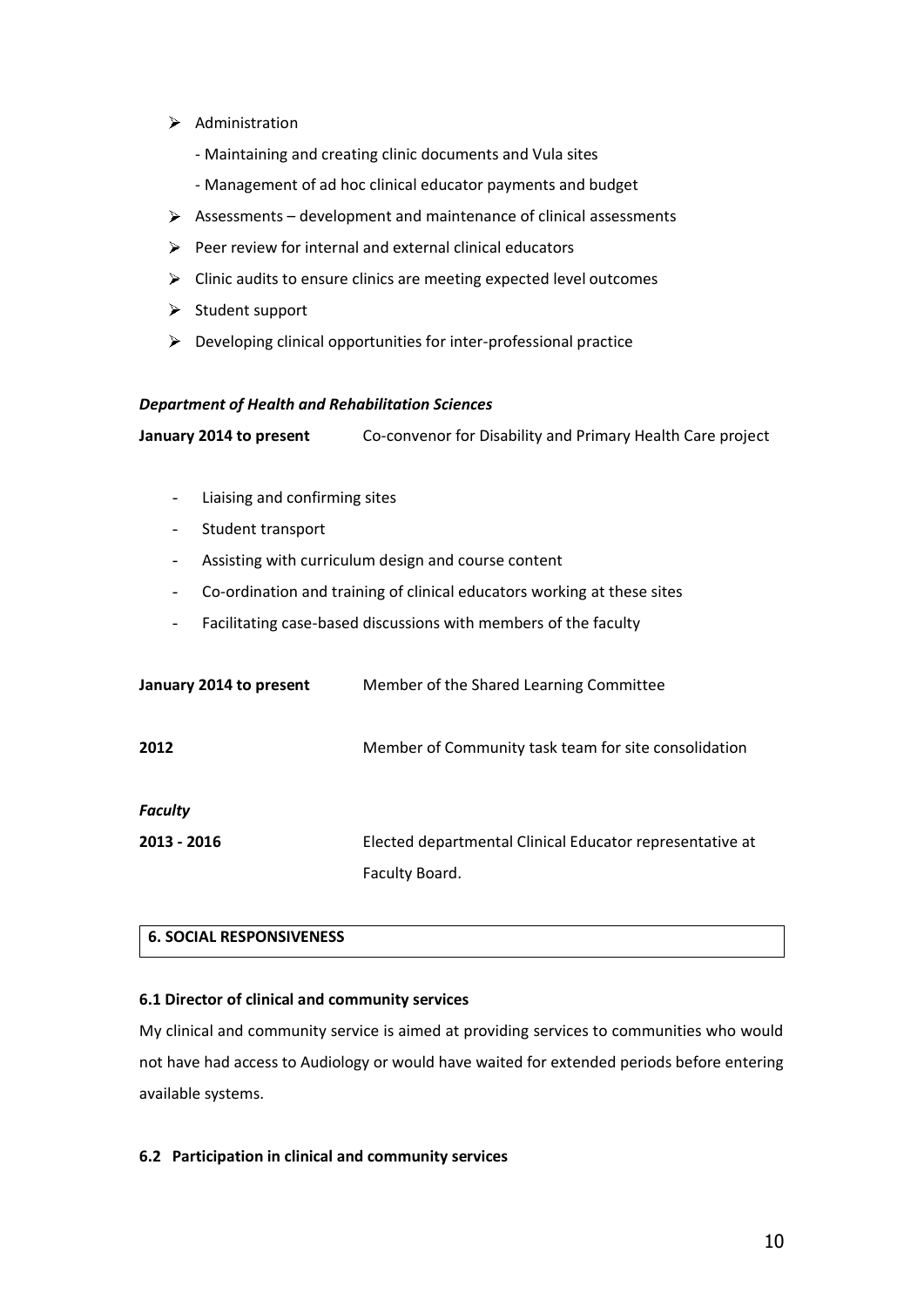2018 to 2019: Participation in the Yale University School of Public Health and Fogarty NIH Global Health school screening project in underprivileged areas in Cape Town, South Africa.

School Screening: Every year I facilitate a student-volunteer school hearing screening project where we provide initial and follow-up hearing screening to these sites.

Participating in the Groote Schuur hearing aid fitting programmes to reduce waiting lists.

SHAWCO: I help to facilitate and organize Audiology clinics and to encourage student participation in the student-run mobile clinics.

# **6.4 Contributions and impact of policy input**

Providing input into aural rehabilitation tools for the international community through workshops and forum discussions for the Ida Institute.

Providing input into the draft rules; scope of practice and ELOs for hearing aid acousticians and AACs for the HPCSA.

Providing input into the NAOH hearing aid data base software for the international community through regular survey contributions to the Hearing Instrument Manufacturer's Software Association.

# **7. SOCIETIES**

### **7.1 MEMBERSHIP**

| South African Cochlear implant Group      |
|-------------------------------------------|
| South African Association of Audiologists |
| International Society of Audiology        |
| American Academy of Aural Rehabilitation  |
| Ida Institute                             |
|                                           |

# **8. RECOGNITION FROM PEERS**

#### **8.1 Honours, awards, prizes**

Golden Key Honours Society during my undergraduate degree